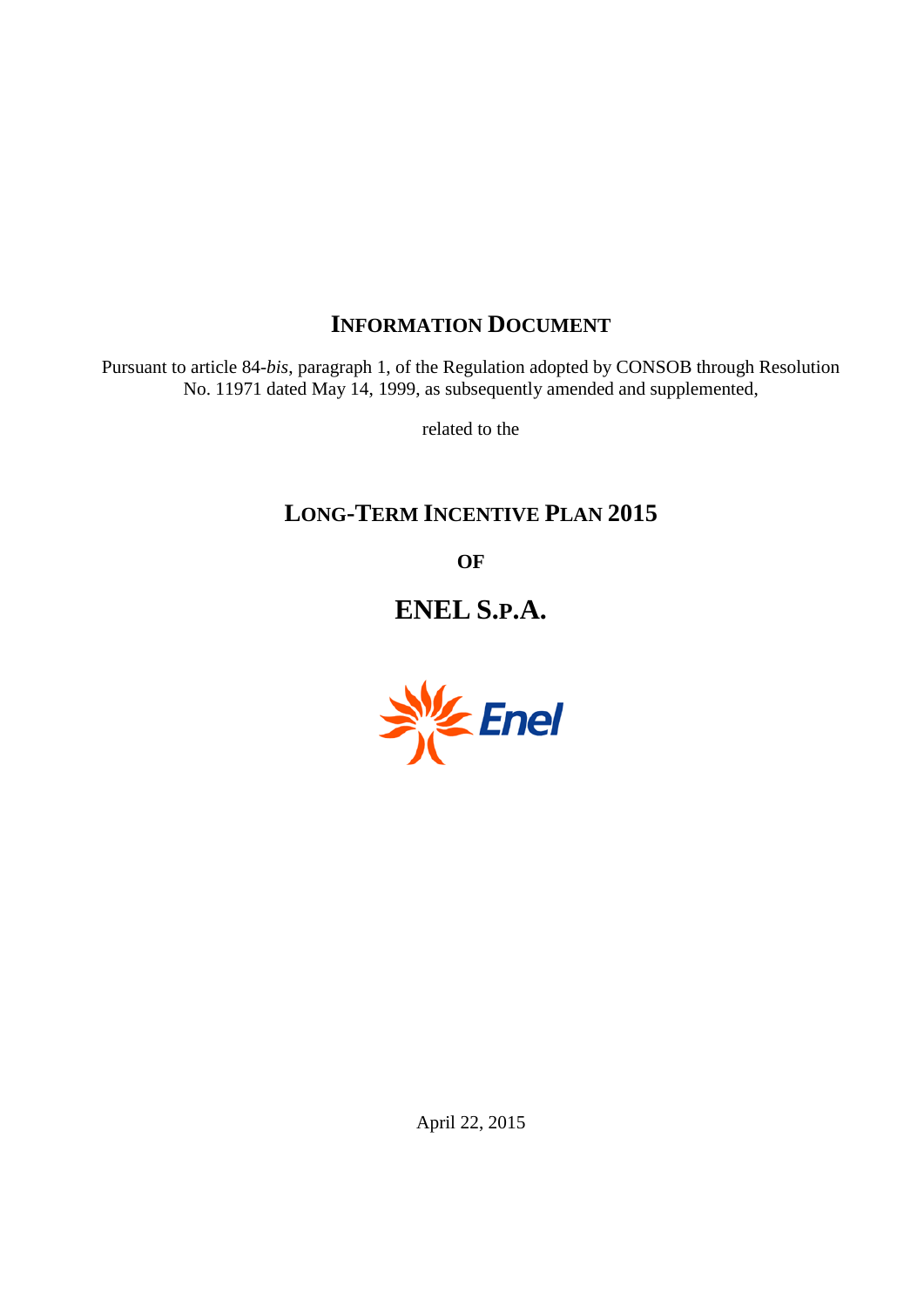# **Table of Contents**

| 1.1       | Indication by name of the Beneficiaries of the LTI Plan who are members of Enel's Board of Directors  5           |
|-----------|-------------------------------------------------------------------------------------------------------------------|
| 1.2       | Indication of the categories of employees or collaborators of Enel and the Group who are Beneficiaries of         |
|           |                                                                                                                   |
| 1.3       | Indication by name of the Beneficiaries of the LTI Plan who are general managers or executives with               |
|           | strategic responsibilities (where they have received during the financial year a total compensation exceeding the |
|           |                                                                                                                   |
| 1.4       | Description and numerical indication of the Beneficiaries of the LTI Plan who are executives with strategic       |
|           | responsibilities and any other possible categories of employees or collaborators for whom diverse characteristics |
|           |                                                                                                                   |
| 2.        |                                                                                                                   |
| 2.1       |                                                                                                                   |
| 2.2       | Key variables and performance indicators considered for purposes of awarding incentives under the Plan 6          |
| 2.3       |                                                                                                                   |
| 2.4       | Reasons underlying the decision to award compensation plans based upon financial instruments not issued           |
| by Enel 7 |                                                                                                                   |
| 2.5       |                                                                                                                   |
| 2.6       | Support, if any, for the Plan from the Special Fund aimed at incentivizing workers' shareholdings in              |
|           | companies ("Fondo speciale per l'incentivazione della partecipazione dei lavoratori nelle imprese"), referred to  |
|           |                                                                                                                   |
|           |                                                                                                                   |
| 3.1       | Powers and functions delegated by the Shareholders' Meeting to the Board of Directors for the                     |
|           |                                                                                                                   |
| 3.2       |                                                                                                                   |
| 3.3       |                                                                                                                   |
| 3.4       |                                                                                                                   |
| 3.5       |                                                                                                                   |
| 3.6       | Date of the decision made by the competent body to propose the Plan to the Shareholders' Meeting for              |
|           |                                                                                                                   |
| 3.7       | Date of the decision made by the competent body on the award of financial instruments and of the                  |
|           |                                                                                                                   |
| 3.8       | Market price registered on the above-mentioned dates, for the financial instruments on which the Plan is          |
| based     |                                                                                                                   |
| 3.9       | Safeguards adopted by the Company with regard to the possibility that the date of the award of the                |
|           | financial instruments or the date of possible decisions in such regard by the Nomination and Compensation         |
|           | Committee may coincide with the date of dissemination of material information within the meaning set forth        |
|           |                                                                                                                   |
| 4.        |                                                                                                                   |
| 4.1       |                                                                                                                   |
| 4.2       |                                                                                                                   |
| 4.3       |                                                                                                                   |
| 4.4       | Maximum number of financial instruments awarded in each financial year to the persons identified by               |
|           |                                                                                                                   |
| 4.5       |                                                                                                                   |
| 4.6       |                                                                                                                   |
| 4.7       | Conditions subsequent, if any, in connection with the Plan in the event that the Beneficiaries were to            |
|           | conclude hedging transactions that allow for the neutralization of any selling restrictions applicable to the     |
|           |                                                                                                                   |
| 4.8       |                                                                                                                   |
| 4.9       |                                                                                                                   |
|           | 4.10 Reasons underlying the possible redemption of financial instruments granted under the Plan 11                |
|           |                                                                                                                   |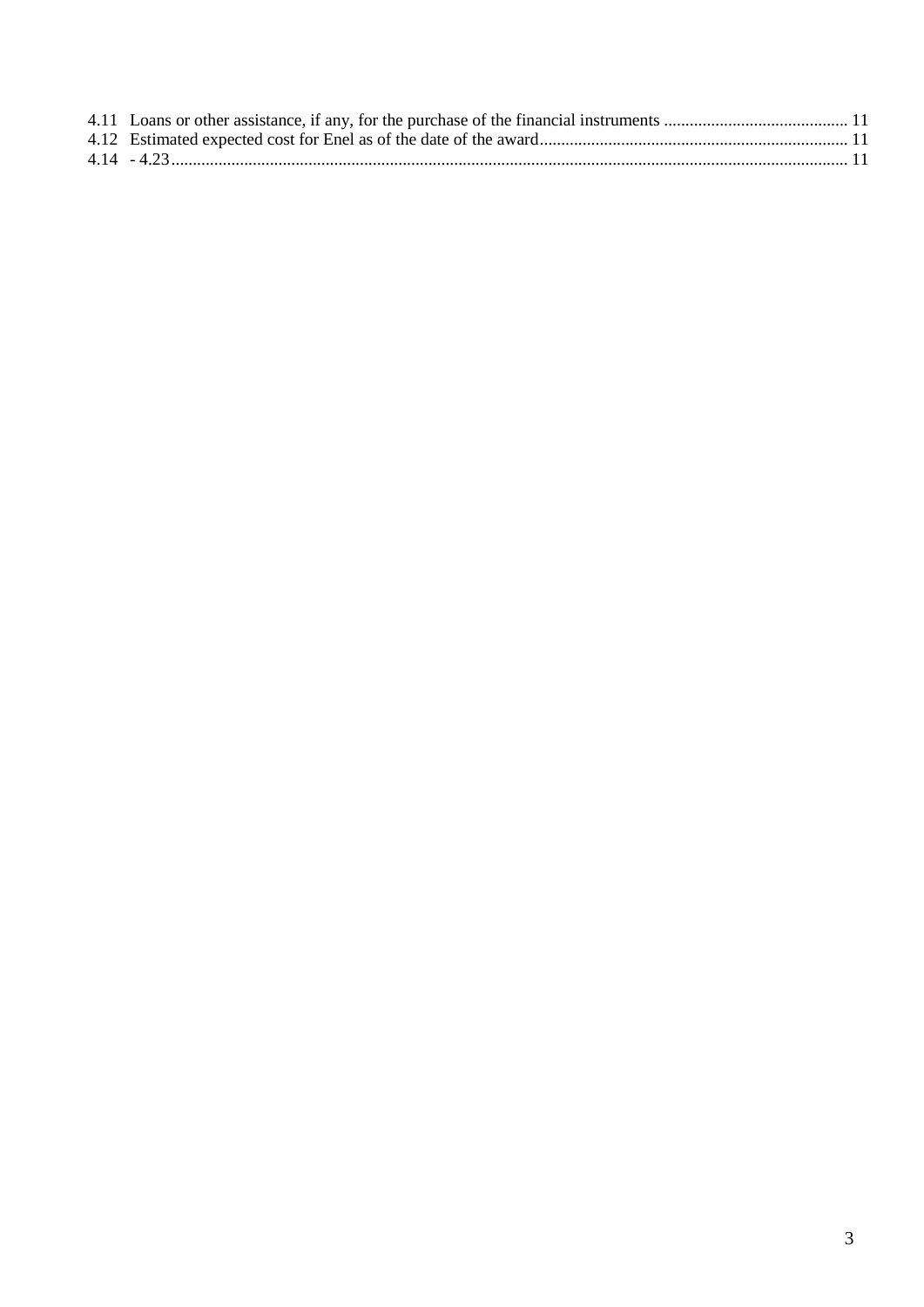# <span id="page-3-0"></span>**GLOSSARY**

Where used in this Information Document, the following terms shall have the meanings set forth below.

| <b>Nomination and</b><br><b>Compensation Committee</b>      | The Committee of Enel, currently comprised exclusively of<br>Independent Directors, having, <i>inter alia</i> , consultative and proposing<br>functions in connection with the remuneration of Directors and<br>Executives with Strategic Responsibilities.                                                                                             |  |  |  |
|-------------------------------------------------------------|---------------------------------------------------------------------------------------------------------------------------------------------------------------------------------------------------------------------------------------------------------------------------------------------------------------------------------------------------------|--|--|--|
| <b>Beneficiaries</b>                                        | The managers of Enel and/or of companies controlled by Enel within<br>the meaning set forth under Article 2359 of the Italian Civil Code who<br>are beneficiaries of the Plan.                                                                                                                                                                          |  |  |  |
| <b>Executives with Strategic</b><br><b>Responsibilities</b> | The executives who report directly to the Chief Executive Officer of<br>Enel who (depending upon the composition, frequency of meetings and<br>matters discussed within the management committees involving the top<br>management) effectively make, together with the Chief Executive<br>Officer, the decisions that are considered key for the Group. |  |  |  |
| <b>Information Document</b>                                 | This document drafted pursuant to and for purposes of Article 84-bis,<br>paragraph 1, of the Issuers Regulation.                                                                                                                                                                                                                                        |  |  |  |
| <b>Enel or the Company</b>                                  | Enel S.p.A.                                                                                                                                                                                                                                                                                                                                             |  |  |  |
| Group                                                       | Enel and the companies it controls within the meaning set forth under<br>Article 2359 of the Italian Civil Code.                                                                                                                                                                                                                                        |  |  |  |
| <b>Peer Group</b>                                           | The panel of companies used to compare the trend of Enel's TSR<br>comprised of the main European electric companies similar to Enel in<br>terms of business model.                                                                                                                                                                                      |  |  |  |
| <b>LTI</b> Plan                                             | The Long-Term Incentive Plan adopted by the Company for year 2015.                                                                                                                                                                                                                                                                                      |  |  |  |
| <b>Issuers Regulation</b>                                   | The Regulation adopted by Consob through Resolution No. 11971<br>dated May 14, 1999, as subsequently amended and supplemented.                                                                                                                                                                                                                          |  |  |  |
| <b>Employed (ROACE)</b>                                     | Return on Average Capital Ratio between Ordinary EBIT (Ordinary Operating Results) and<br>average net invested capital.                                                                                                                                                                                                                                 |  |  |  |
| (TSR)                                                       | <b>Total Shareholders Return</b> Index that measures the total return on a share, by taking the sum of the<br>following components:                                                                                                                                                                                                                     |  |  |  |
|                                                             | (i) capital gain: ratio between the change in the market price of the<br>share (difference between the price determined at the end and at<br>the beginning of the relevant period) and the market price<br>determined at the beginning of the period;                                                                                                   |  |  |  |
|                                                             | (ii) dividends reinvested: ratio between dividends per share distributed<br>over the period in question and the market price of the share at the<br>beginning of the period.                                                                                                                                                                            |  |  |  |
|                                                             | Consolidated Financial Act Legislative Decree No. 58 of February 24, 1998.                                                                                                                                                                                                                                                                              |  |  |  |

**(TUF)**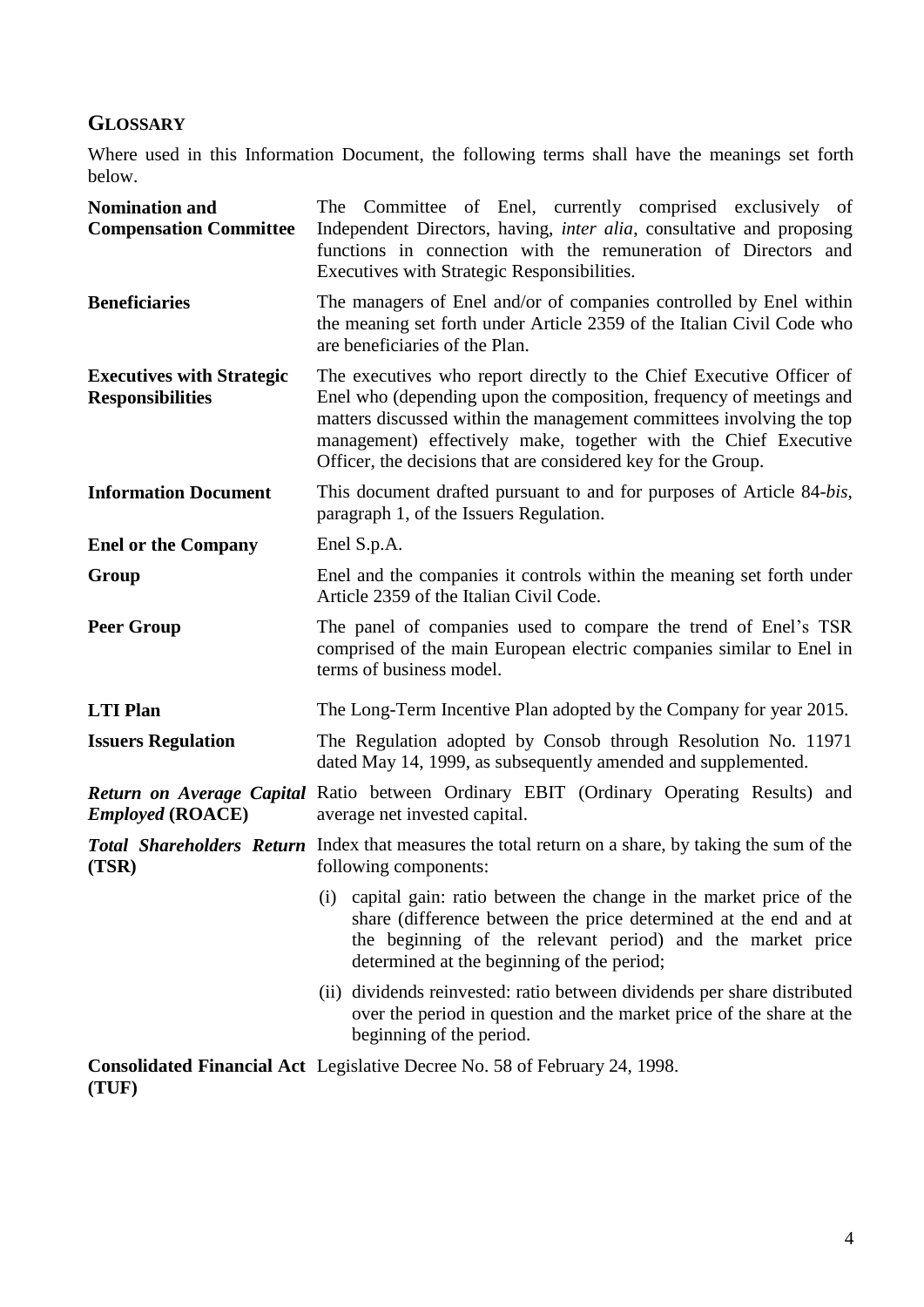## <span id="page-4-0"></span>**INTRODUCTION**

The Information Document, drafted in accordance with Article 84-*bis* of the Issuers Regulation, is published in order to provide the Company's shareholders and the market with an extensive and detailed information on the proposal to adopt the LTI Plan 2015.

The LTI Plan 2015, while not providing for the award of financial instruments in favor of the Beneficiaries, does envisage the possible disbursement to them of a monetary incentive that varies, *inter alia*, on the basis of the level of achievement of the Total Shareholders' Return, measured with reference to the trend in the Enel share over the reference three years (2015-2017) as compared with that of its Peer Group.

Due to these characteristics, the LTI Plan 2015 may be qualified as a "*compensation plan based upon financial instruments*" within the meaning set forth under Article 114-*bis*, paragraph 1, of the TUF and, as such, it is subject to the approval of the ordinary Shareholders' Meeting to be held on May 28, 2015 on a single call.

The Information Document is available to the public at Enel's registered office in Rome, Viale Regina Margherita, 137, as well as on the Company's website [\(www.enel.com\)](http://www.enel.com/) and on the mechanism for the central storage "1Info" [\(www.1info.it\)](http://www.1info.it/).

#### <span id="page-4-1"></span>**1. BENEFICIARIES**

#### <span id="page-4-2"></span>**1.1 Indication by name of the Beneficiaries of the LTI Plan who are members of Enel's Board of Directors**

The LTI Plan includes among its Beneficiaries the Chief Executive Officer/General Manager, Francesco Starace.

#### <span id="page-4-3"></span>**1.2 Indication of the categories of employees or collaborators of Enel and the Group who are Beneficiaries of the LTI Plan**

Approximately 300 managers of the Company and/or companies controlled by Enel pursuant to Article 2359 of the Italian Civil Code, including the General Manager (who is also the Chief Executive Officer) of Enel, who hold positions that are most directly responsible for the Group's results of operations or are of strategic interest are Beneficiaries of the Plan. Among these managers are included also those belonging to the Business Line "Renewable Energies" and "Global Infrastructure and Networks" as well as to the "Iberia" and "Latin America" Regions in favor of which are established specific objectives linked to the relevant activities of the abovementioned Business Lines and Regions, taking into consideration the requirement to carry on the business on an autonomous basis and the compliance with the unbundling laws in force.

It should be noted that a number of the managers who are Beneficiaries of the LTI Plan are currently members of the Boards of Directors of companies controlled by Enel within the meaning set forth under Article 2359 of the Italian Civil Code. Such executives are not indicated by name as described in paragraph 1.1 above since the award under the Plan does not depend on the offices held by them in the above-mentioned companies, since such award is determined solely on the basis of their managerial role within the Group.

## <span id="page-4-4"></span>**1.3 Indication by name of the Beneficiaries of the LTI Plan who are general managers or executives with strategic responsibilities (where they have received during the financial year a total compensation exceeding the highest compensation granted to the members of the Board of Directors)**

The LTI Plan includes among its Beneficiaries the General Manager (who is also Chief Executive Officer) of Enel, Francesco Starace.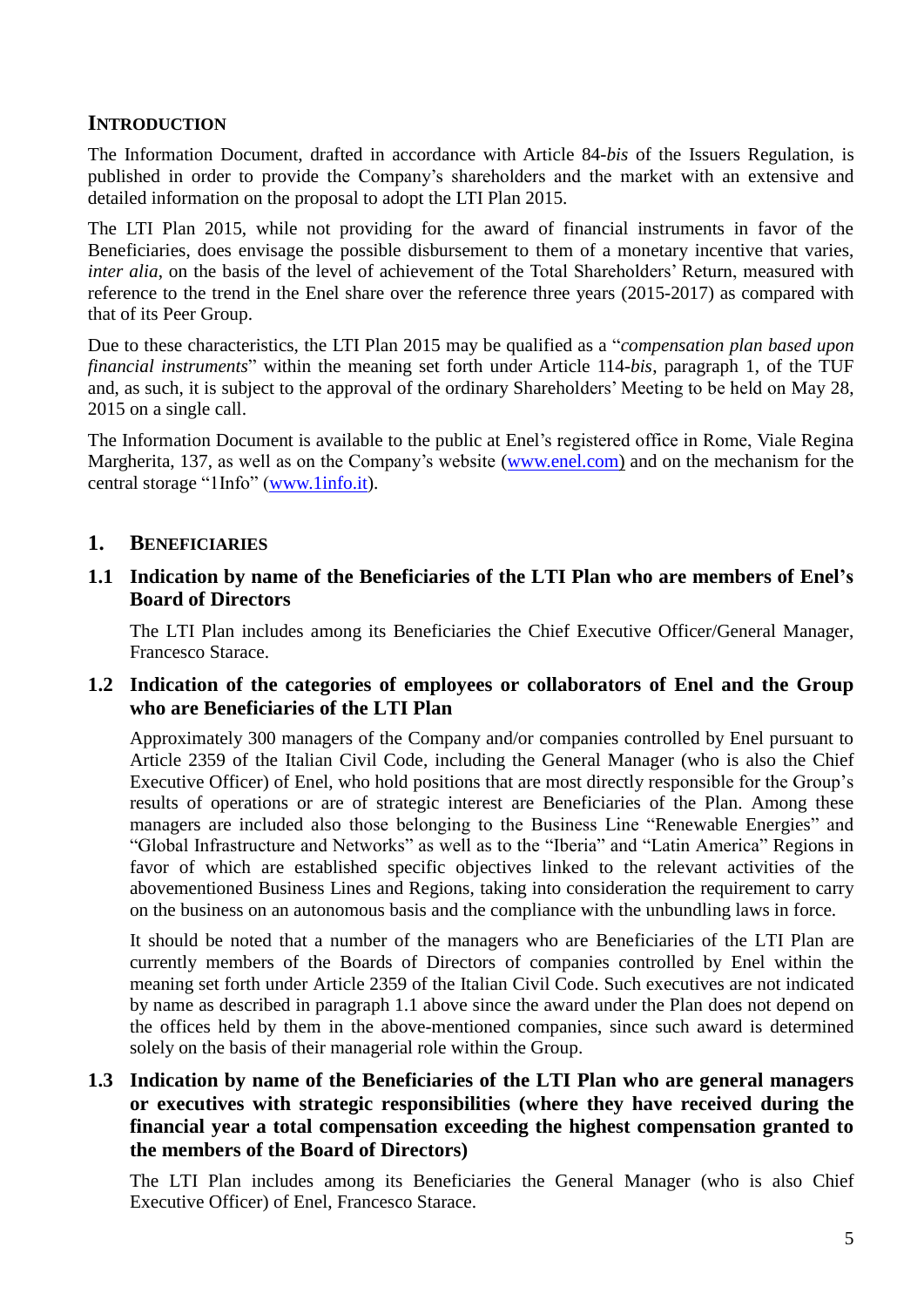## <span id="page-5-0"></span>**1.4 Description and numerical indication of the Beneficiaries of the LTI Plan who are executives with strategic responsibilities and any other possible categories of employees or collaborators for whom diverse characteristics of the plan apply**

In addition to the paragraph 1.2, the LTI Plan includes among its Beneficiaries the managers who are currently "executives with strategic responsibilities" as defined under Article 3, paragraph 1, letter f), of the Issuers Regulation. Reference is made to the heads of:

- the "Administration, Finance and Control" and "Human Resources and Organization" Holding Functions;
- the Global Business Lines "Global Generation", "Global Infrastructure and Network", "Global Trading", "Renewable Energies" and "Upstream Gas";
- the Regions "Italy", "Iberia", "Latin America" and "Eastern Europe",

for a total of 11 executive positions.

It should be noted that the incentive model envisaged under the LTI Plan is the same for all Beneficiaries, and only differentiates on the basis of the percentage of the incentive granted; such incentive percentage rises on the basis of the role held and the responsibilities assigned.

## <span id="page-5-1"></span>**2. REASONS SUPPORTING THE ADOPTION OF THE PLAN**

## <span id="page-5-2"></span>**2.1 Objectives to be achieved through the Plan**

The Plan is aimed at:

- aligning the interests of the Beneficiaries of the Plan with the pursuit of the priority goal consisting in the creation of value for shareholders over the medium/long-term;
- encouraging the management's commitment to achieving common objectives at the Group level, while in the meantime promoting the coordination and integration of the activities of the various companies belonging to the Group;
- promoting the loyalty of the Beneficiaries of the Plan, and in particular promoting the retention of those who hold "key" positions within the Group;
- safeguarding the Company's competitiveness on the labor market.

#### <span id="page-5-3"></span>**2.2 Key variables and performance indicators considered for purposes of awarding incentives under the Plan**

The Plan envisages the disbursement of a monetary incentive the base amount of which may vary depending upon the level of achievement of three-year performance objectives, from 0 (and therefore if none of the objectives is achieved, no incentive is awarded) up to a maximum of 180% of the base amount. The following table indicates the performance objectives upon which the disbursement of incentives under the LTI Plan 2015 are conditioned, as well as the related incidence:

| <b>Performance objective</b>                                                                                            | <b>Incidence</b> |
|-------------------------------------------------------------------------------------------------------------------------|------------------|
| Average TSR of Enel vs average TSR of the Peer Group (EdF, EDP, EOn, GDF,<br>Iberdrola and RWE) in the period 2015-2017 | 60%              |
| Cumulative ROACE over the three years 2015-2017                                                                         | 40%              |

The choice to condition the LTI Plan upon the prior achievement of specific performance objectives aims at fully aligning the Beneficiaries' interests with those of the shareholders. In addition, such objectives, which apply in an identical manner to all Beneficiaries of the Plan, have a three-year timeline in order to encourage the consolidation of results and the enhancement of the intended long-term characteristics of the LTI Plan.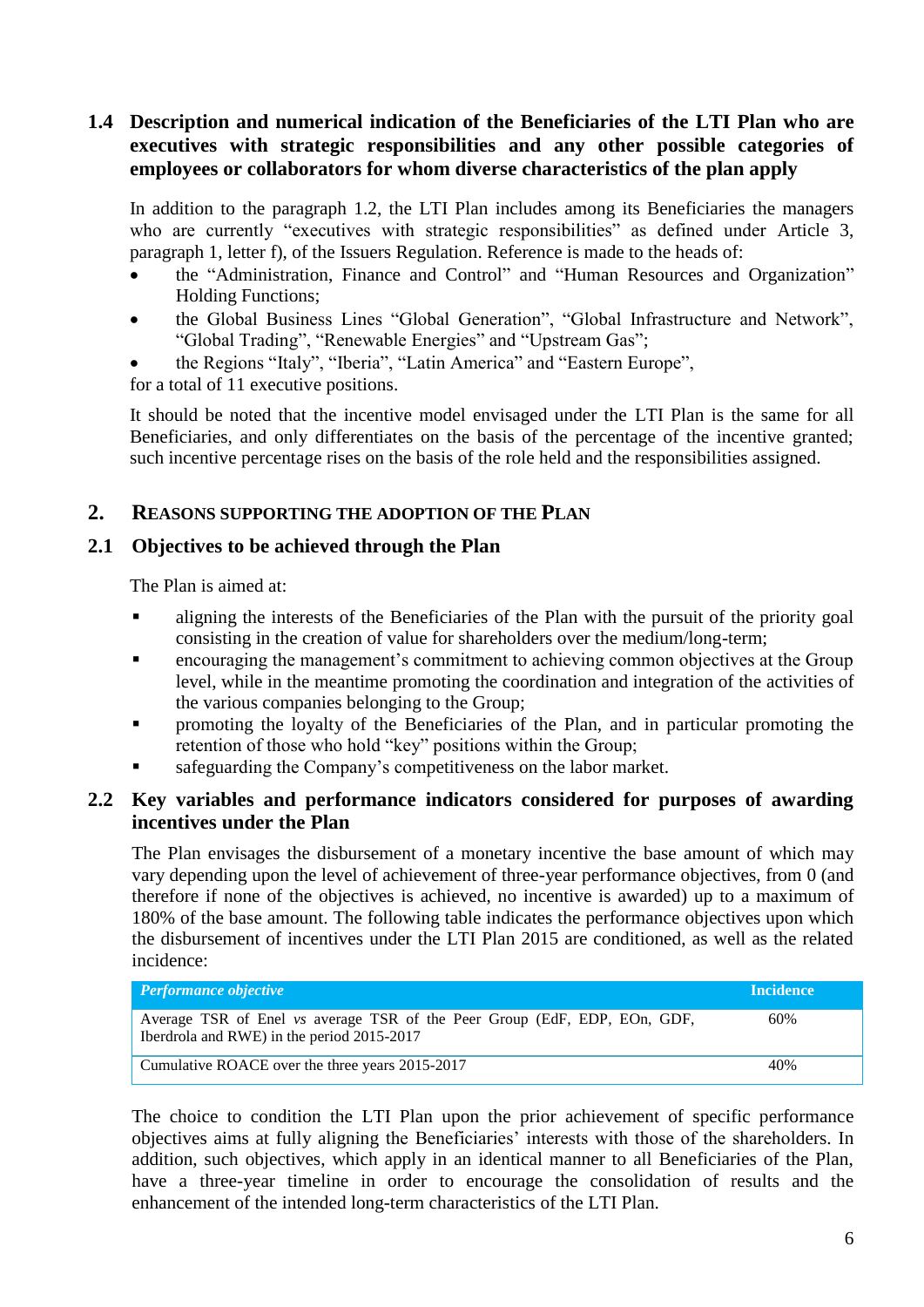For further information on the performance objectives upon which the exercise of the incentive right under the LTI Plan is conditioned, see paragraph 4.5 below.

## <span id="page-6-0"></span>**2.3 Criteria for determining the amount to be awarded**

The amount to be awarded to each Beneficiary of the Plan will be determined by taking as a reference a percentage of the fixed remuneration envisaged for such Beneficiary's category. For this purpose, the Beneficiaries of the Plan are sub-divided into 4 categories, which provide for the disbursement of a base monetary incentive ranging between 30% and 80% of fixed remuneration (in the event of achievement of the target level referred to in point 4.5 below), in line with the principles of the remuneration policy of Enel which provide that:

- there must be an adequate balance between the fixed component and the variable component and, in the context of the variable component, between the short-term and the long-term variable components;
- the fixed component must be sufficient to remunerate the work done by the person in question (taking into account the responsibilities assigned to the latter) in the event that the variable component were not disbursed due to the failure to achieve the performance objectives;
- the incentive percentage must rise on the basis of the role held and the responsibilities assigned.

In particular, it should be noted that the monetary incentive disbursable to the Chief Executive Officer/General Manager may amount to 80% of the fixed remuneration in the event that the target level is achieved, or 144% of such remuneration in the event that the maximum level of overperformance is achieved.

If the performance objectives are not achieved, no monetary incentive under the LTI Plan will be disbursed.

## <span id="page-6-1"></span>**2.4 Reasons underlying the decision to award compensation plans based upon financial instruments not issued by Enel**

Not applicable.

## <span id="page-6-2"></span>**2.5 Material tax and accounting implications**

The sums paid in connection with the Plan are taken into account to a normal extent in determining the taxable income of recipients and are subject to the ordinary social security regime applicable to compensation paid in cash.

## <span id="page-6-3"></span>**2.6 Support, if any, for the Plan from the Special Fund aimed at incentivizing workers' shareholdings in companies ("***Fondo speciale per l'incentivazione della partecipazione dei lavoratori nelle imprese***"), referred to under Article 4, paragraph 112, of Law No. 350 dated December 24, 2003**

Not applicable.

## <span id="page-6-4"></span>**3. APPROVAL PROCESS AND TIMEFRAME FOR THE AWARD OF THE LTI PLAN**

## <span id="page-6-5"></span>**3.1 Powers and functions delegated by the Shareholders' Meeting to the Board of Directors for the implementation of the LTI Plan**

To the ordinary Shareholders' Meeting of Enel called to resolve upon the LTI Plan, it will be proposed to grant to the Board of Directors and, on its behalf, to the Chairman or the Chief Executive Officer, on a several basis, the broadest powers necessary to effectively implement Plan, to be exercised in accordance with the principles established by the same Shareholders'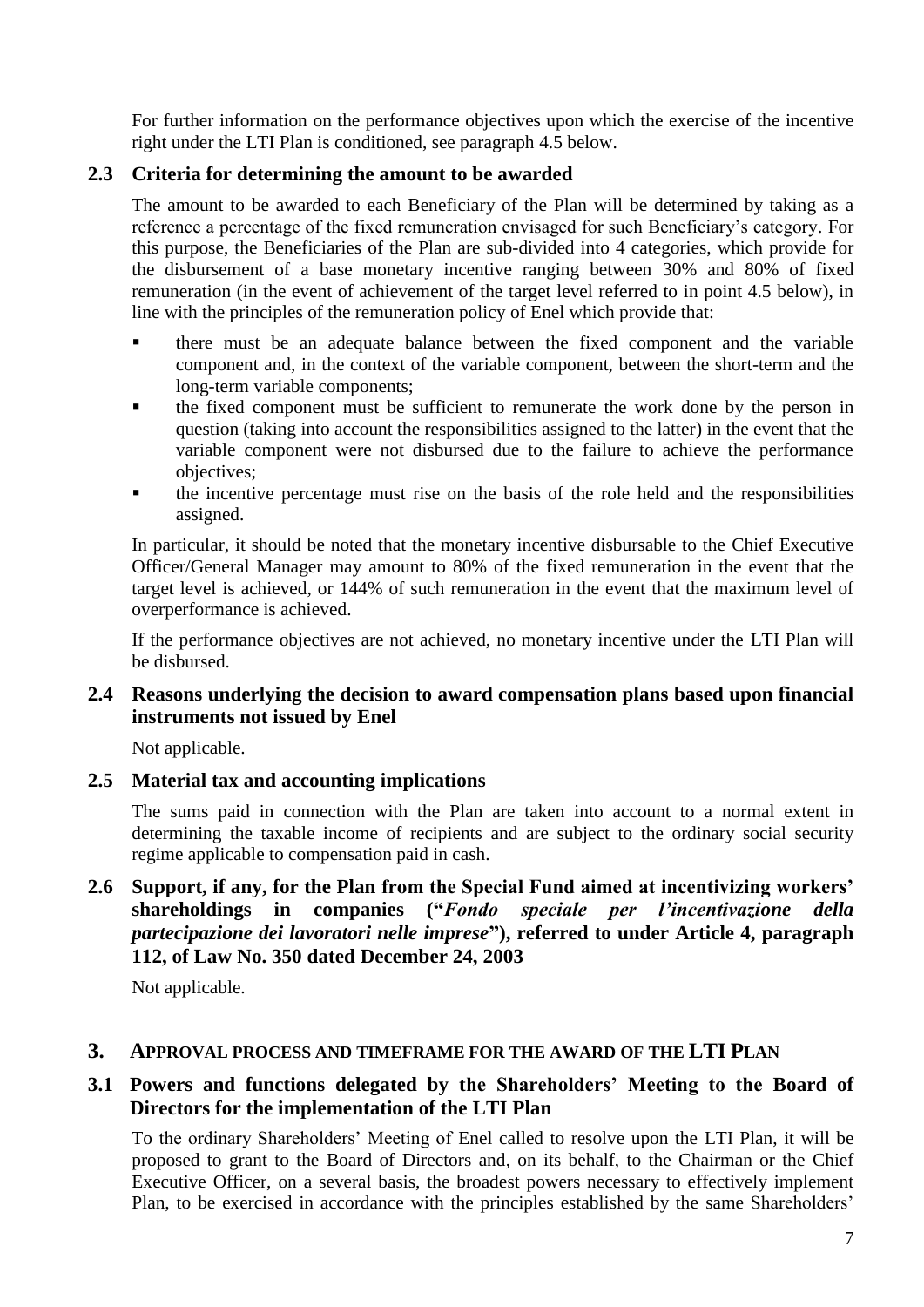Meeting, as provided under the explanatory report drafted by the Board of Directors in accordance with Article 125-*ter* of Legislative Decree No. 58/1998, made available at the Company's registered office, on the Company's website at [www.enel.com](http://www.enel.com/) and on the mechanism for the central storage "1Info" [\(www.1info.it\)](http://www.1info.it/).

#### <span id="page-7-0"></span>**3.2 Parties in charge of managing the Plan**

The body responsible for decisions related to the LTI Plan – without prejudice to the prerogatives of the Shareholders' Meeting – is the Company's Board of Directors, which oversees the day-to-day management of the Plan, in accordance with the provisions of the relevant implementation rules.

From a strictly operating standpoint, the Plan is managed by the Human Resources and Organization Function.

#### <span id="page-7-1"></span>**3.3 Existing Procedures for modifying the Plan**

No procedures exist for modifying the LTI Plan, without prejudice for the Nomination and Compensation Committee to propose to the Board of Directors possible changes (i) to the composition of the Peer Group in case of significant changes of one of the peers due to extraordinary transactions (such as, for example, mergers or demergers) or (ii) to the level of achievement of the performance objectives in the event of material changes in the Group's perimeter. It is agreed that the Chief Executive Officer/General Manager, since he is a Beneficiary of the Plan, will not take part in any Board discussions on the points referred to above.

#### <span id="page-7-2"></span>**3.4 Procedures for determining the availability and award of financial instruments**

The LTI Plan does not provide for the award of financial instruments.

#### <span id="page-7-3"></span>**3.5 Role played by each Director in determining the Plan's characteristics**

The entire process of defining the Plan's characteristics was carried out on a jointly basis and with the proposing and consultative support of the Nomination and Compensation Committee, in accordance with the recommendations set forth in the Corporate Governance Code and the best corporate practices in this area. It should also be noted that the resolution through which the Board of Directors adopted the scheme of Plan to be submitted to the Shareholders' Meeting for approval was passed unanimously; the Chief Executive Officer, since he is one of the Beneficiaries of the Plan, did not take part in discussions on the Plan.

## <span id="page-7-4"></span>**3.6 Date of the decision made by the competent body to propose the Plan to the Shareholders' Meeting for approval and of the proposal, if any, by the Nomination and Compensation Committee**

The decision of the Board of Directors to submit the Plan to the Shareholders' Meeting for approval is dated March 18, 2015. The proposal of the Nomination and Compensation Committee on the scheme of the LTI Plan took place on January 22, 2015.

## <span id="page-7-5"></span>**3.7 Date of the decision made by the competent body on the award of financial instruments and of the proposal, if any, by the Nomination and Compensation Committee**

Not applicable.

#### <span id="page-7-6"></span>**3.8 Market price registered on the above-mentioned dates, for the financial instruments on which the Plan is based**

Set forth below is the market price of the Company's shares registered on the dates indicated in paragraph 3.6 above: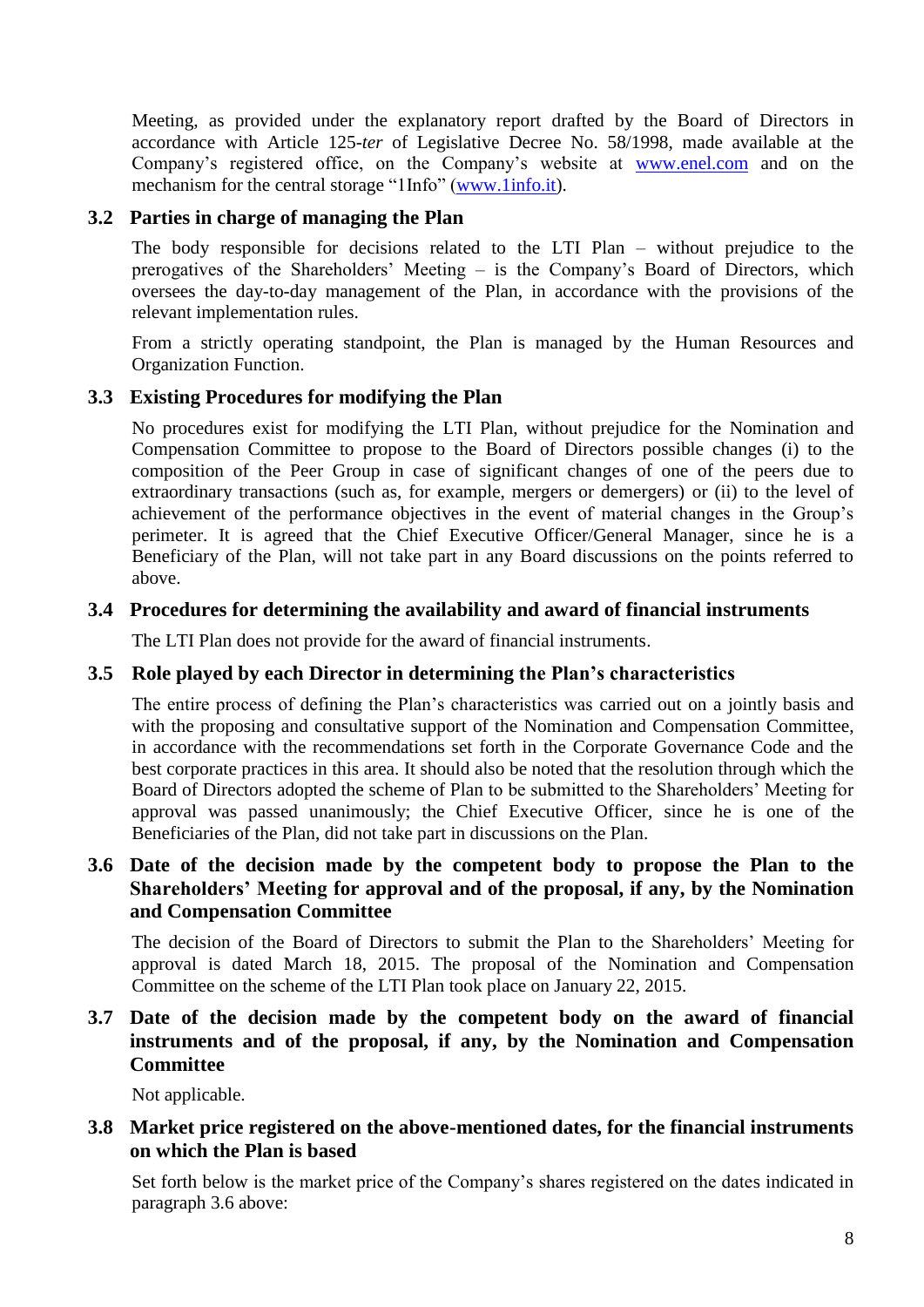- reference price of the Enel share registered on the *Mercato Telematico Azionario* organized and managed by Borsa Italiana S.p.A. on January 22, 2015: Euro 3.954;
- reference price of the Enel share registered on the *Mercato Telematico Azionario* organized and managed by Borsa Italiana S.p.A. on March 18, 2015: Euro 4.126.
- <span id="page-8-0"></span>**3.9 Safeguards adopted by the Company with regard to the possibility that the date of the award of the financial instruments or the date of possible decisions in such regard by the Nomination and Compensation Committee may coincide with the date of dissemination of material information within the meaning set forth under Article 114, paragraph 1, of the TUF.**

Not applicable.

## <span id="page-8-1"></span>**4. CHARACTERISTICS OF THE LTI PLAN**

#### <span id="page-8-2"></span>**4.1 Structure of the Plan**

The Plan consists of the award of a monetary incentive that may vary, depending upon the level of achievement of three-year performance objectives upon which the Plan is conditioned (see paragraph 4.5 below), from 0 (and therefore in the event that none of the objectives is achieved, no incentive would be awarded) up to 180% of the base value.

## <span id="page-8-3"></span>**4.2 Period of implementation of the Plan**

The exercise of the LTI Plan is conditioned upon the achievement of three-year performance objectives over the period 2015-2017 (the "vesting period"). If such objectives are achieved, the Plan may be exercised with respect to 30% in 2018 and, with respect to the remaining 70%, in the following year. It is envisaged that the disbursement of a significant portion of the long-term remuneration (amounting to 70% of the total) is deferred by one year with respect to the year of verification of the level of achievement of the performance objectives (referred to as the "deferred payment*"*).

#### **Chronology of the LTI Plan**



(\*) In the event that the performance objectives are achieved.

## <span id="page-8-4"></span>**4.3 Expiry of the Plan**

The expiry of the LTI Plan will fall in year 2019.

#### <span id="page-8-5"></span>**4.4 Maximum number of financial instruments awarded in each financial year to the persons identified by name or to the categories indicated**

Not applicable.

## <span id="page-8-6"></span>**4.5 Methods of implementing the Plan and related clauses**

The exercise of the LTI Plan is conditioned upon the achievement of the following performance objectives:

| Performance objective | Peso |
|-----------------------|------|
|-----------------------|------|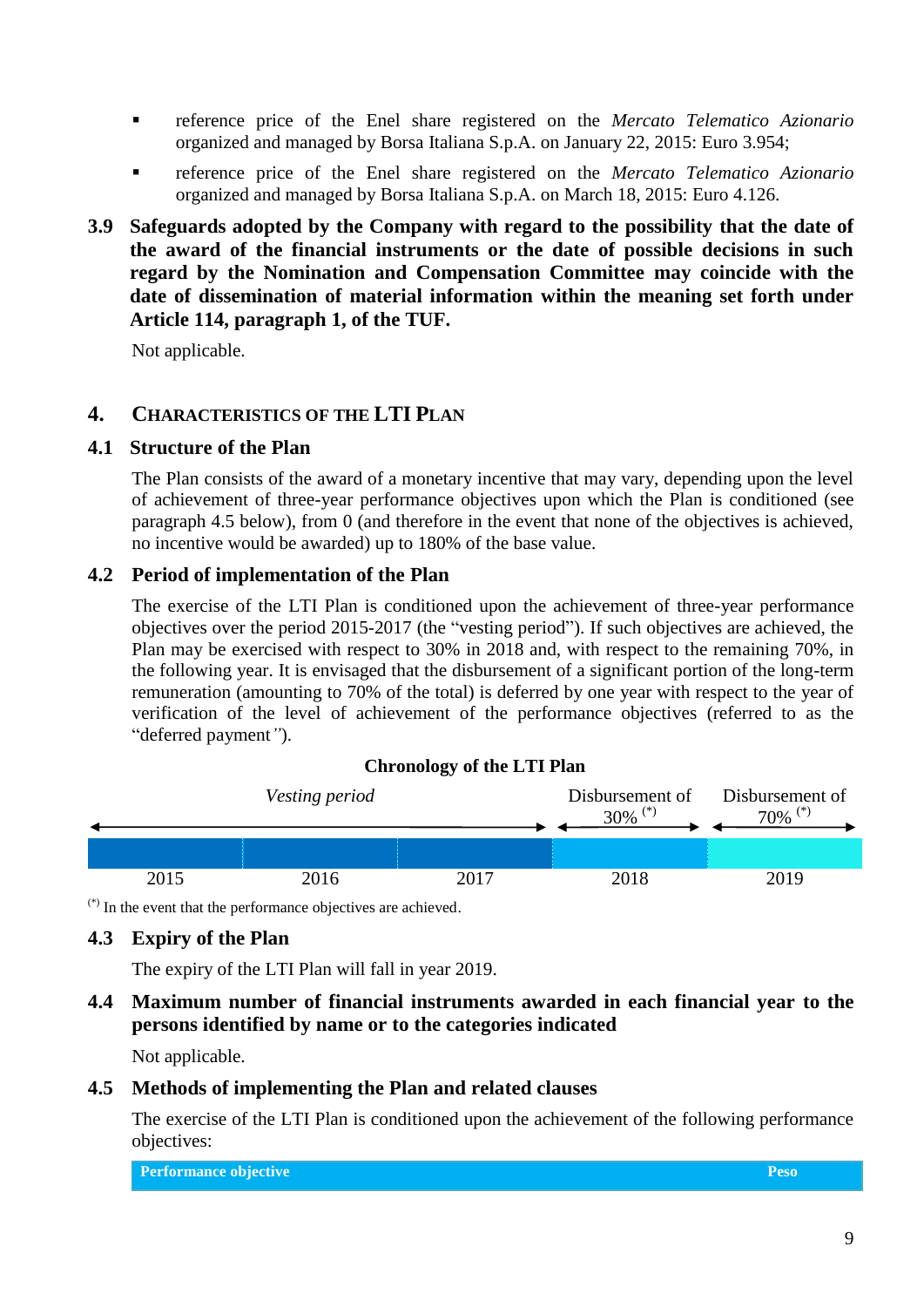| Average $TSR1$ of Enel vs average TSR of the Peer Group (EdF, EDP, EOn, GDF,<br>Iberdrola and RWE) | 60% |
|----------------------------------------------------------------------------------------------------|-----|
| Cumulative ROACE for the three years 2015-2017                                                     | 40% |

The companies comprising the Peer Group were selected as listed companies which operate in Enel's sector, are similar to Enel in terms of business model and size and which, historically, are adequately linked to the Enel share.

The objective related to TSR will be measured on the basis of the performance scale set forth below (with a linear interpolation between the different thresholds). If the performance does not reach the pre-established minimum level, no bonus will be awarded.

| Enel's TSR exceeding | Enel's TSR between | Enel's TSR between | Enel's TSR between      | Enel's TSR lower than   |
|----------------------|--------------------|--------------------|-------------------------|-------------------------|
| $120\%$ of Peer      | 110\% and 120\% of | 100\% and 110\% of | $80\%$ and 100% of Peer | 80% of the Peer Group's |
| Group's TSR          | Peer Group's TSR   | Peer Group's TSR   | Group's TSR             | -TSR-                   |
| 180%                 | $150\%$            | $100\%$            | $50\%$                  |                         |

If Enel's TSR were to register performance exceeding that of the Peer Group, but be negative, no overperformance will be granted (referred to as the "negative TSR threshold"); in such case, a cap would apply to the maximum incentive disbursable, which could not exceed 100% of the base value. Therefore, if, for example, Enel's TSR performance were to exceed 120% of the peers' TSR but Enel's TSR were negative, the bonus would be equal to 100% and not 180%.

The objective linked to ROACE will be measured on the basis of the performance scale set forth below.

| <b>Objective</b>                              | <b>Access threshold</b> | Target                     | Over 1 | Over II  |
|-----------------------------------------------|-------------------------|----------------------------|--------|----------|
| Cumulative ROACE<br>for three years 2015-2017 | $-2.7\%$                | Business Plan<br>2015-2019 | $+4\%$ | $+6.7\%$ |

Upon the achievement of the access threshold or the target, it is envisaged, respectively, that a sum equal to 50% or 100% of the base amount would be disbursed, whereas upon the achievement of an overperformance, a sum equal to 150% or 180% of the base amount would be disbursed with regard to each objective (with a linear interpolation between the different thresholds), as indicated herebelow:



Therefore if, for example:

<sup>&</sup>lt;u>.</u> <sup>1</sup> The average *Total Shareholders Return* (TSR) of Enel and of the Peer Group is calculated in the three-month period preceding the start date and the end date of the vesting period (January 1, 2015 – December 31, 2017), in order to sterilize any volatility that may be present on the market.